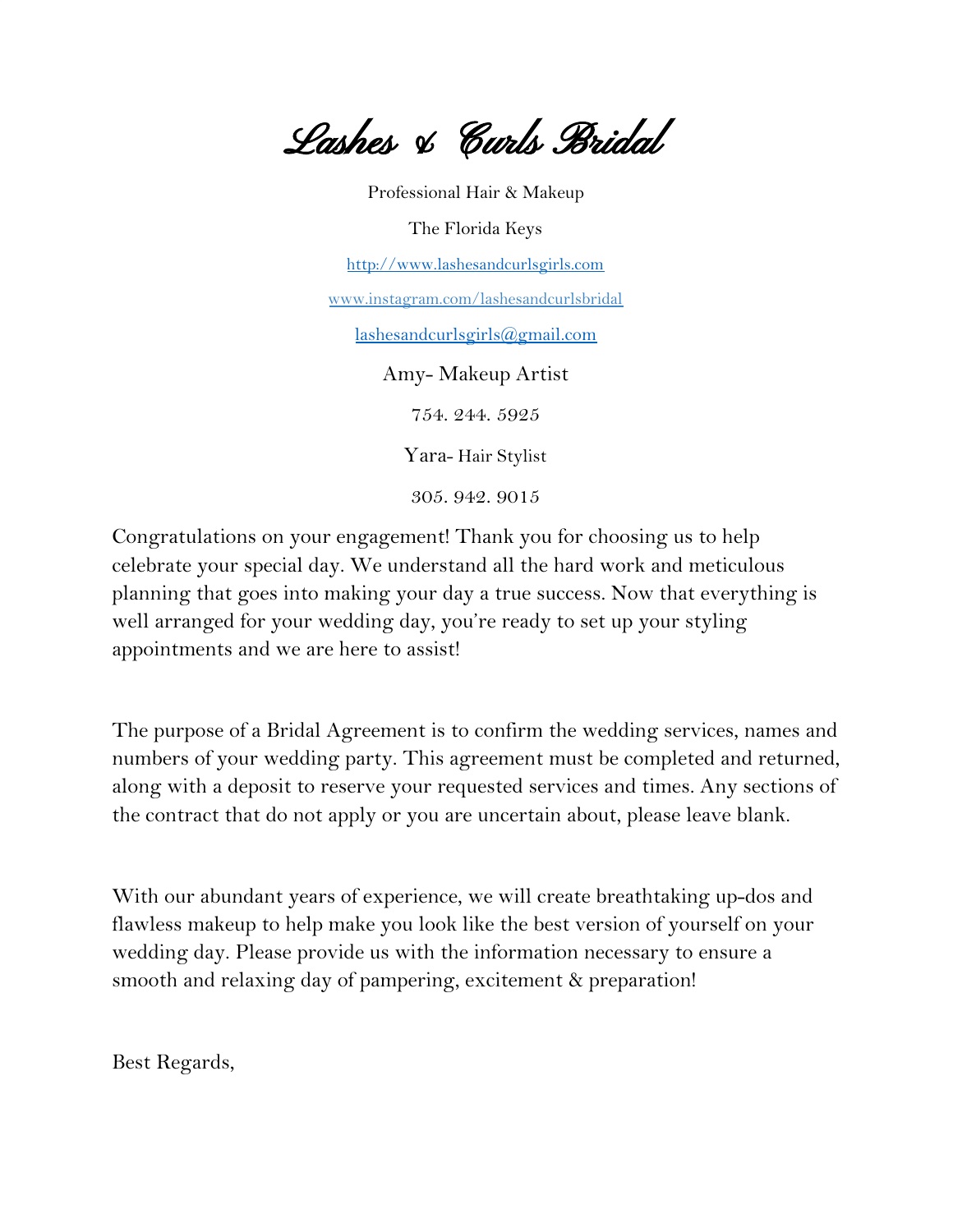Lashes & Curls

Bridal Agreement

| $\label{eq:WEDDING} \begin{minipage}{0.9\linewidth} \textbf{WEDDING DATAE:}\footnotesize \begin{minipage}{0.9\linewidth} \textbf{MEDDING DATAE:}\footnotesize \end{minipage}$ |  |  |
|-------------------------------------------------------------------------------------------------------------------------------------------------------------------------------|--|--|
|                                                                                                                                                                               |  |  |
|                                                                                                                                                                               |  |  |
|                                                                                                                                                                               |  |  |
|                                                                                                                                                                               |  |  |
|                                                                                                                                                                               |  |  |
|                                                                                                                                                                               |  |  |
|                                                                                                                                                                               |  |  |
| LOCATION OF SERVICES: University of the SERVICES:                                                                                                                             |  |  |
|                                                                                                                                                                               |  |  |
| TIME BRIDE NEEDS TO BE INTO HER GOWN AND READY: _________________________________                                                                                             |  |  |
| (Please allow time for getting into gown, and photography)                                                                                                                    |  |  |
|                                                                                                                                                                               |  |  |
|                                                                                                                                                                               |  |  |
|                                                                                                                                                                               |  |  |
|                                                                                                                                                                               |  |  |
|                                                                                                                                                                               |  |  |
|                                                                                                                                                                               |  |  |

Pricelist & Services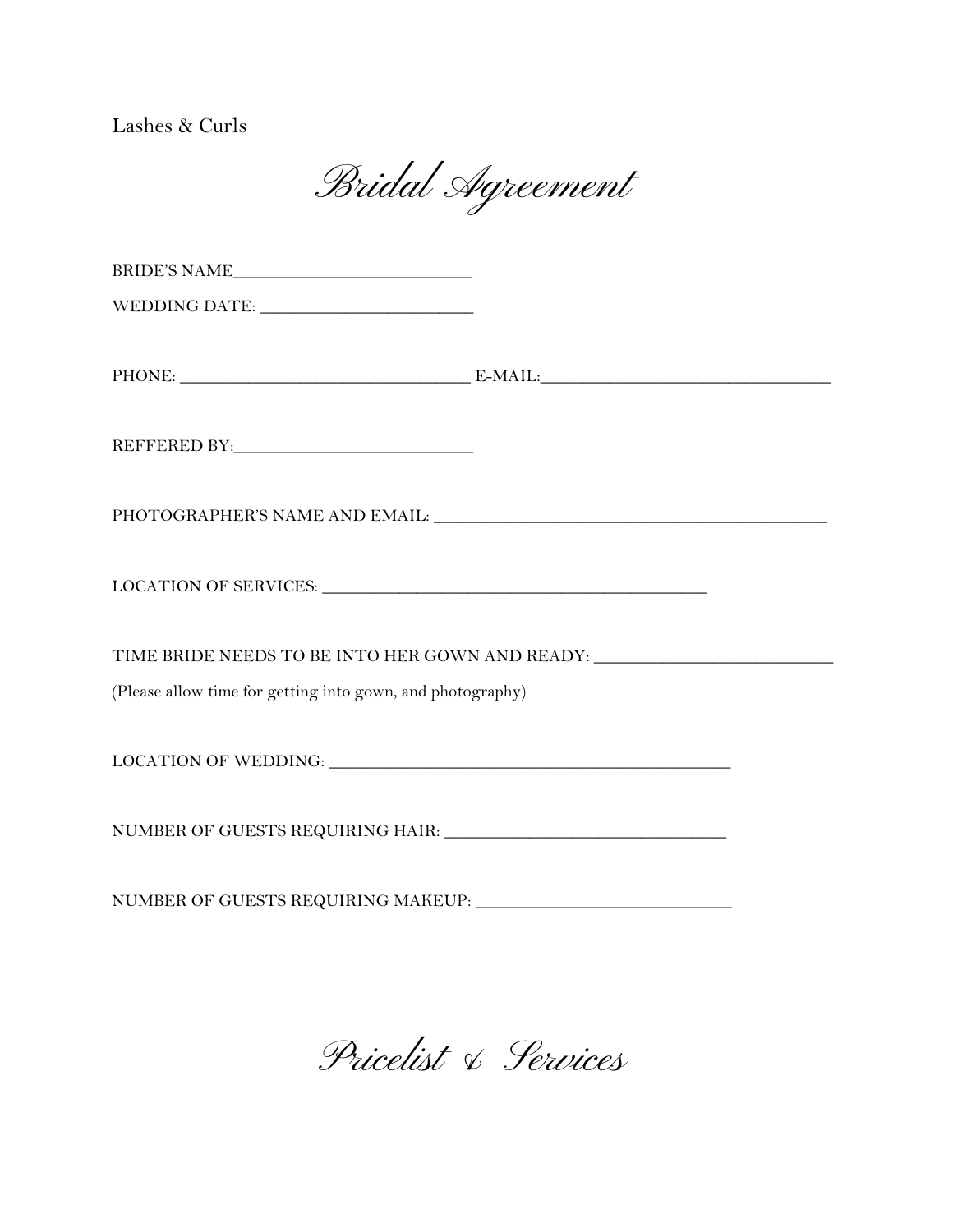Makeup

| <b>Traditional Custom Blend</b>                |  |
|------------------------------------------------|--|
|                                                |  |
|                                                |  |
| Airbrush Foundation                            |  |
|                                                |  |
|                                                |  |
| (all makeup applications include false lashes) |  |

Hair Styling

| Flower Girl (Under 12 years old)\$50 |  |
|--------------------------------------|--|

Bridal Trials

This should be scheduled 1 to 4 weeks prior to your wedding. Bring everything you'll wear on your big day, such as your veil, jewelry, and so on. Please view this as your wedding trial run.

**Trial Hair……….…………………………………..\$100**

\*prices above do not include gratuity\*

Travel & Booking